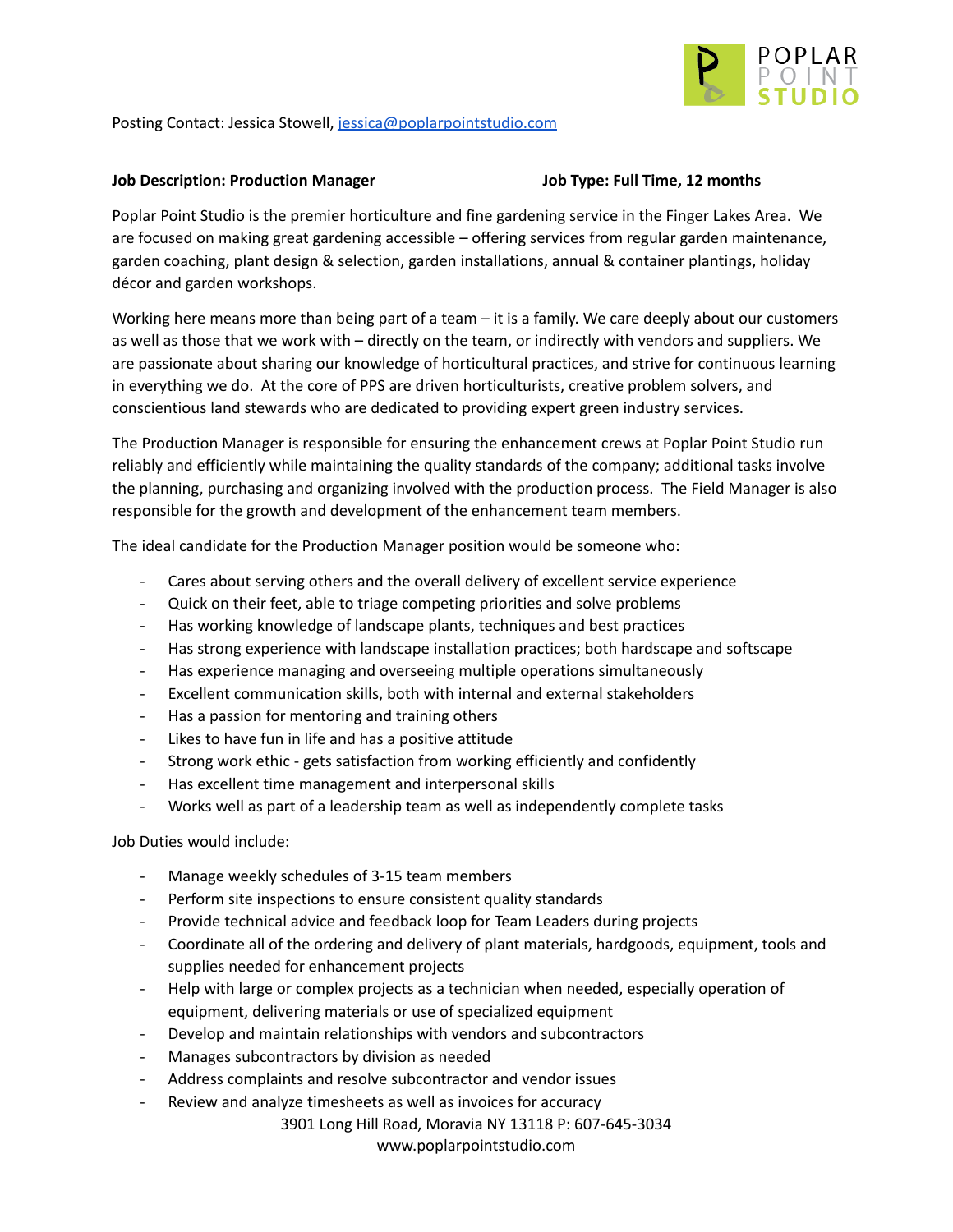

- Analyze and implement new operational efficiencies
- Review key division metrics monthly with the Leadership Team and make operational adjustments as needed
- Review enhancement proposals for accuracy and scheduling impacts
- Set project goals and timelines for all queued properties
- Facilitate periodic check-ins and evaluations for all division team members
- Assist in the hiring and onboarding process for division
- Assist with employee training and development in division
- Assist with employee disciplinary measures when necessary

## Minimum Qualifications:

- Valid NYS Drivers License, clean driving record
- Must be at least 21 years of age
- High school diploma or GED certificate required
- Degree in horticulture related field, or 5+ years experience in green industry preferred
- 5+ technical experience in hardscape installation, site work or other landscape installation techniques
- Customer service experience, particularly in high end residential

Skills, Knowledge & Abilities:

- Proficient horticultural skills: weeding, pruning, deadheading, edging, raking, mulching, planting, transplanting, dividing etc.
- Proficient plant identification; bulbs, annuals, perennials, shrubs, ornamental trees, evergreens etc.
- Large equipment operation & safety
- Advanced knowledge of power tools & equipment needed for installation work
- Strong logistics, organization and operational skills
- Excellent problem solving skills
- Attention to detail and accuracy
- Excellent customer service and interpersonal skills
- Ability to multitask, overseeing several operations at once
- Ability to prioritize tasks and manage time effectively
- Email and computer skills: google drive, MS Office, LMN and CRM software
- Professionalism, effective communication in any form

Physical Demands:

- Occasional night and weekend work as needed (peak busy season, client requests, special event support)
- May be exposed to heat, cold and wet weather conditions
- Physically capable to safely perform bending, twisting, stretching, rotating, kneeling, pushing, pulling and lifting satisfactorily